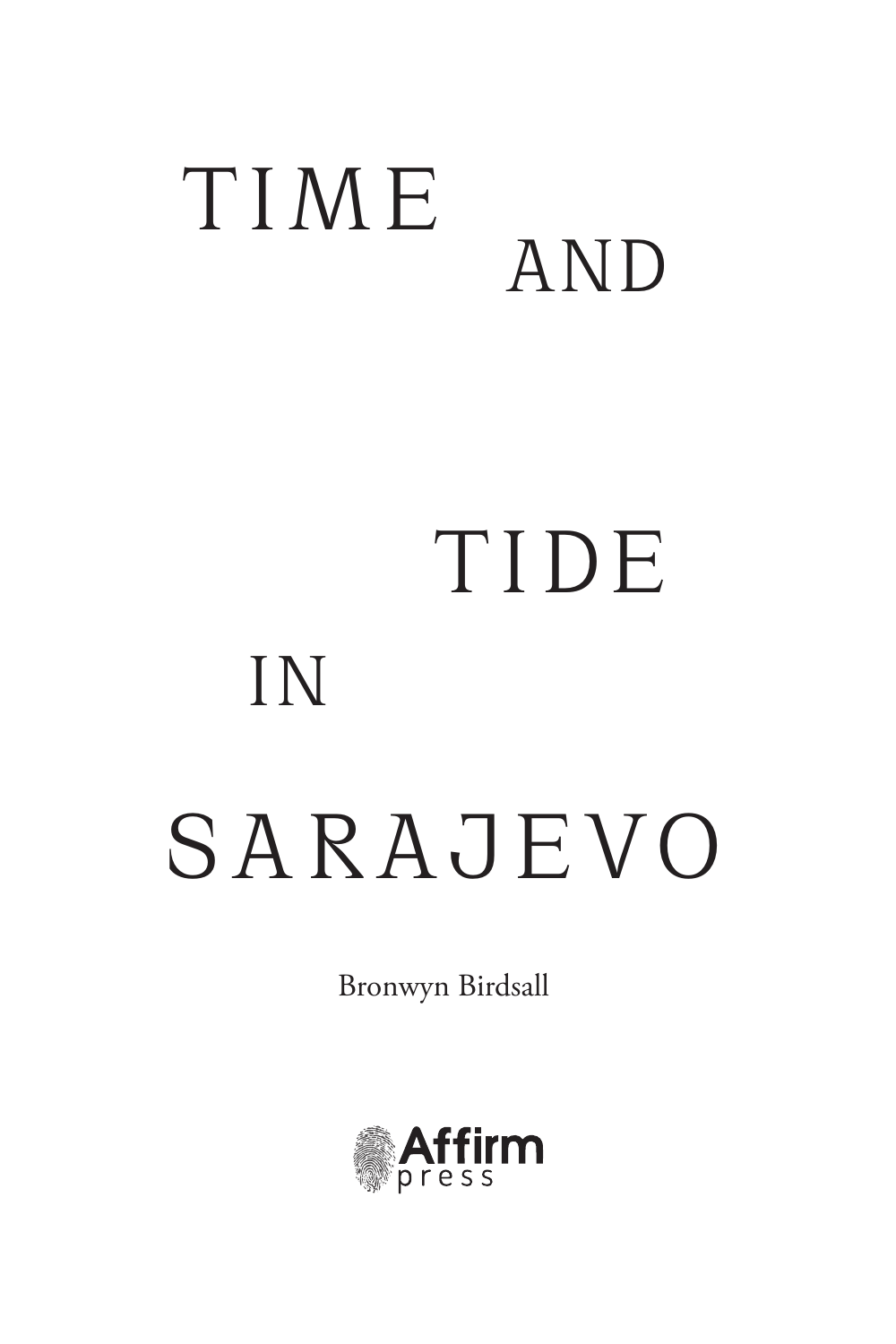

Published by Affirm Press in 2022 Boon Wurrung Country 28 Thistlethwaite Street South Melbourne VIC 3205 affirmpress.com.au

10 9 8 7 6 5 4 3 2 1

Text and copyright © Bronwyn Birdsall, 2022 All rights reserved. No part of this publication may be reproduced without prior permission of the publisher.

Title: Time and Tide in Sarajevo / Bronwyn Birdsall, author. ISBN: 9781922711670 (paperback) Cover design by Mika Tabata Author Photo by Camila Tassino Typeset in Adobe Garamond Pro by J&M Typesetting

THIS IS AN UNCORRECTED PROOF Please note that changes may be made to the text. Before quoting any material in a review please check it against the finished copy of the book.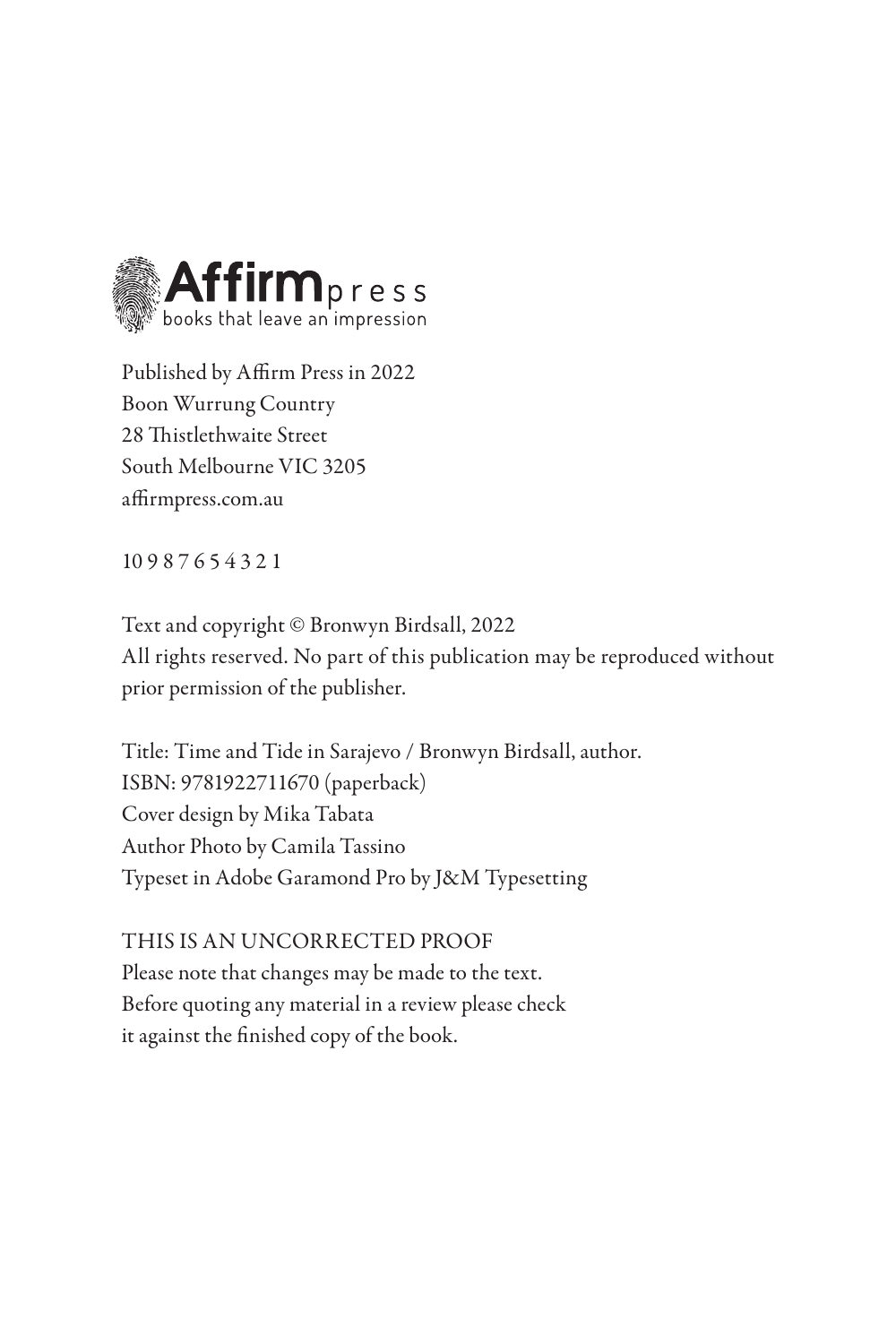### NEDJELJA | SUNDAY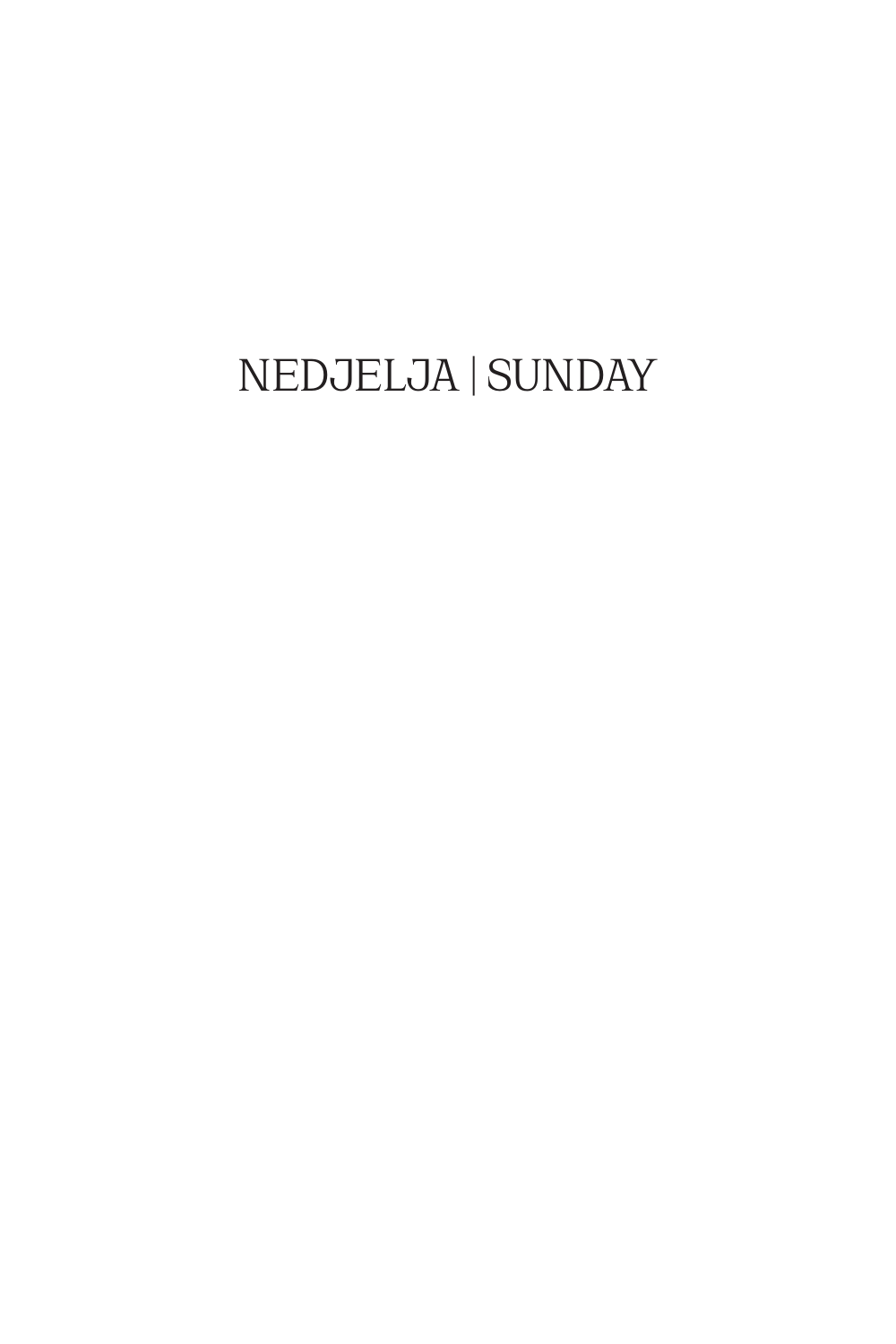#### 4.30h | 4:30am

What jolted Evelyn out of sleep that morning was not another nightmare, but the ringing of an excruciatingly high-pitched siren. Through her half-asleep haze, she reminded herself, *I'm in my room*, *I'm at Aida's*, *I'm in Sarajevo*.

Yes, here she was. The heavy wooden closet Aida's mother had lent her still loomed over her bed, as it did every morning, the floral carvings in its doors illuminated by the streetlights outside. Her empty suitcase sat on top of the closet, and her few books were neatly piled on the low shelf beside it.

Evelyn hauled herself up to answer the thumping on the door, interrupting their affable neighbour mid-knock. Leaning out into the hallway, she smelt no smoke, saw no flashing lights, or anything else to warrant the unwelcome awakening.

'Emergency!' The neighbour was yelling, as he always did with her – alarm or not – as if volume could make up for her lack of Bosnian vocabulary.

Despite the noise growing even louder, all she wanted to do was simply close the door on him and follow the gravity pulling her back to bed. As if he could see right into her cloudy mind, he put one foot over the threshold and dropped his head down, so he was looking her right in the eye.

'Where's Aida?'

*Aida*! Evelyn snapped into the present. Aida's boots weren't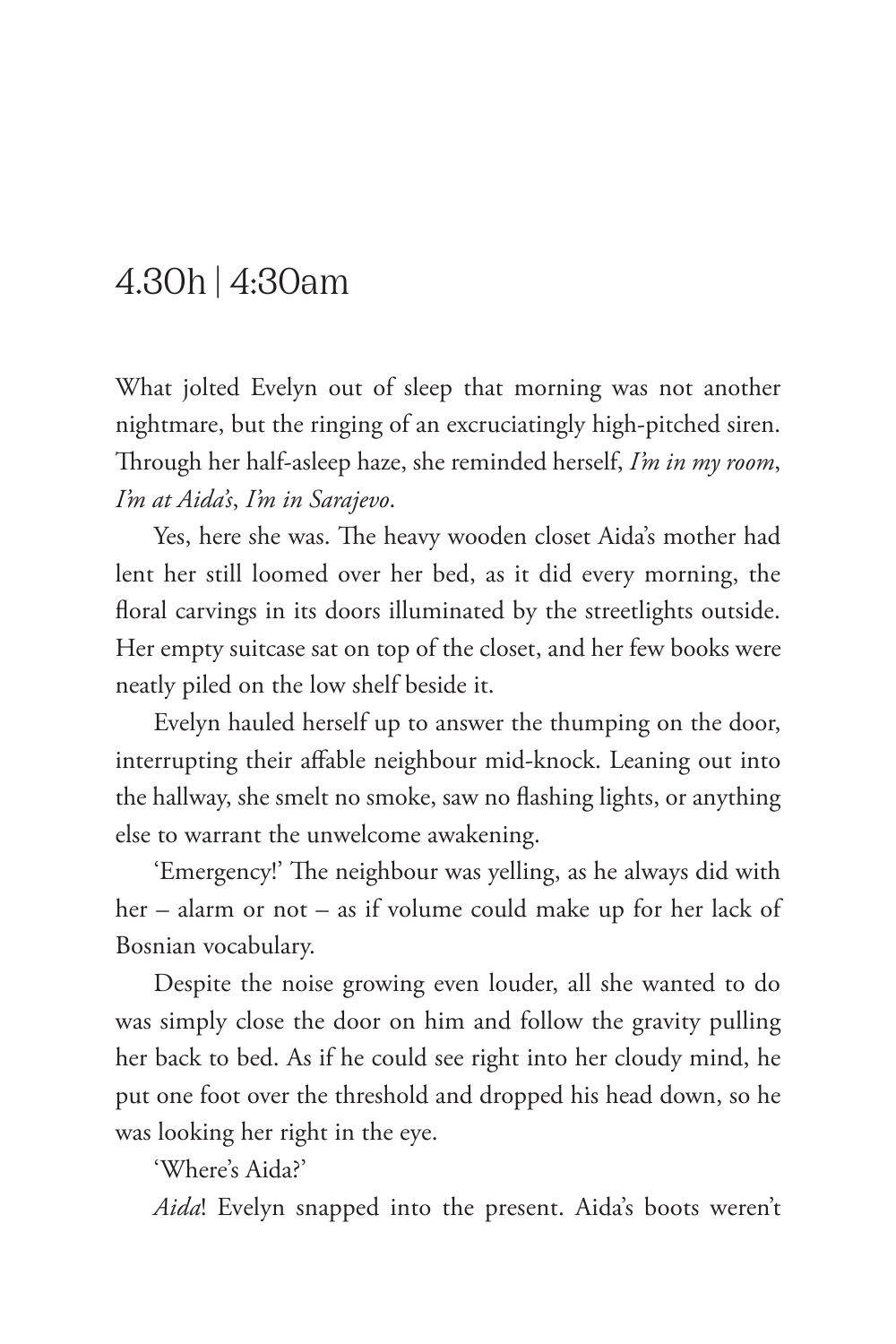beside the shoe rack. Her bag wasn't on the kitchen counter. Their former lounge room, now Aida's office, was deserted. The whole apartment was dark and still.

'She must be out working!' Evelyn shouted from Aida's empty bedroom, barely hearing herself over the ever-increasing volume of the alarm.

The neighbour had already taken her thick coat off one of the hooks by the door and was holding it up for her to put on.

#### 'Outside, now! *Hajde*!'

Evelyn raced back to get her phone and keys, pretending she didn't understand him swearing to God that she was a crazy foreigner. He hadn't seemed to notice how much of the language she'd actually learnt in the year and a half she'd been living next door to him.

Out on the empty narrow street, the dozen or so inhabitants of their apartment building were all accounted for, apart from Aida. A blue light above the building's entrance flashed in sync with the alarm, without any apparent reason as to why it had gone off, as far as Evelyn could understand.

She had always assumed that the light didn't work, imagining it was a mere relic from a more dangerous time. None of the neighbouring buildings had this kind of security system, she noticed, despite sharing the same deeply set windows and ornate concrete detailing, and all being built right up to the edge of the footpath, leaving less than a metre for pedestrians.

As the huddle of neighbours argued over who to call, given that the security company listed on the alarm's sticker had gone out of business, Evelyn tried to discreetly check out Koko's, still open across the street, its occupants apparently undisturbed by the commotion outside. Aida loved to sit on their apartment's balcony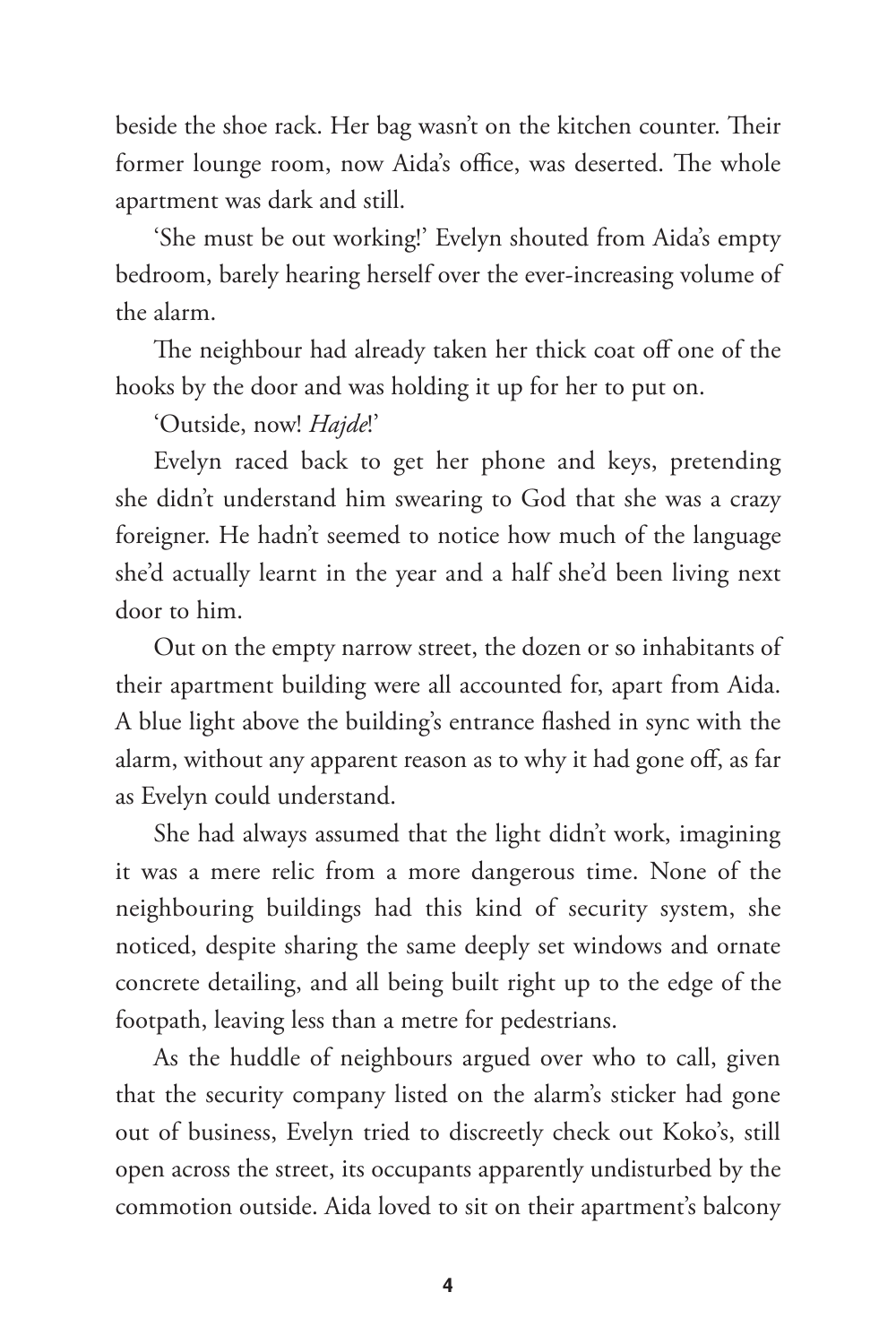and give a running commentary on the men who came and went from the tiny *kafana*, sure that shady business went on behind its frosted windows. Evelyn had never ascertained exactly what Aida was suspicious of, but enjoyed watching alongside her, nonetheless.

She wrapped her coat tighter around herself as freezing air cut straight through her thin pyjamas. Her first winter had been mild, but this one, her second, had been more intense than she ever imagined possible, starting suddenly with a heavy snowfall on Halloween and intensifying into weeks of minus-fifteen around New Year. Her delight at snow had never waned, but these grey March days seemed to drag on and on.

'Were you here in the siege?' The tiny woman who lived on the ground floor asked her over the noise, as she did every time Evelyn ran into her in the hallway. Evelyn explained again that no, she was the Australian teacher who lived with Aida, up on the top floor.

'Ah, *komšinica*, I didn't recognise you without my glasses.' She reached up and placed her gloved hands tenderly on Evelyn's cheeks, the wool soft and momentarily warming. 'How is our little kangaroo?'

She didn't wait for an answer, instead stepping away to remind Evelyn where shells had hit the building during the war. Evelyn tried putting her own hands on her face but, without gloves, it was like ice meeting ice. The woman's description ended with a shrug, and she turned to the same topic on everyone's mind: Bruno's son.

Evelyn couldn't quite keep up as the neighbours abandoned discussing the mystery of the alarm to weigh in on the death of a teenager that had gripped the city. She herself had lost precious hours of sleep, unable to stop scrolling through haunting photos of the boy's parents surrounded by candles and flowers. The vigil had been outside his school in the centre of town, not far from the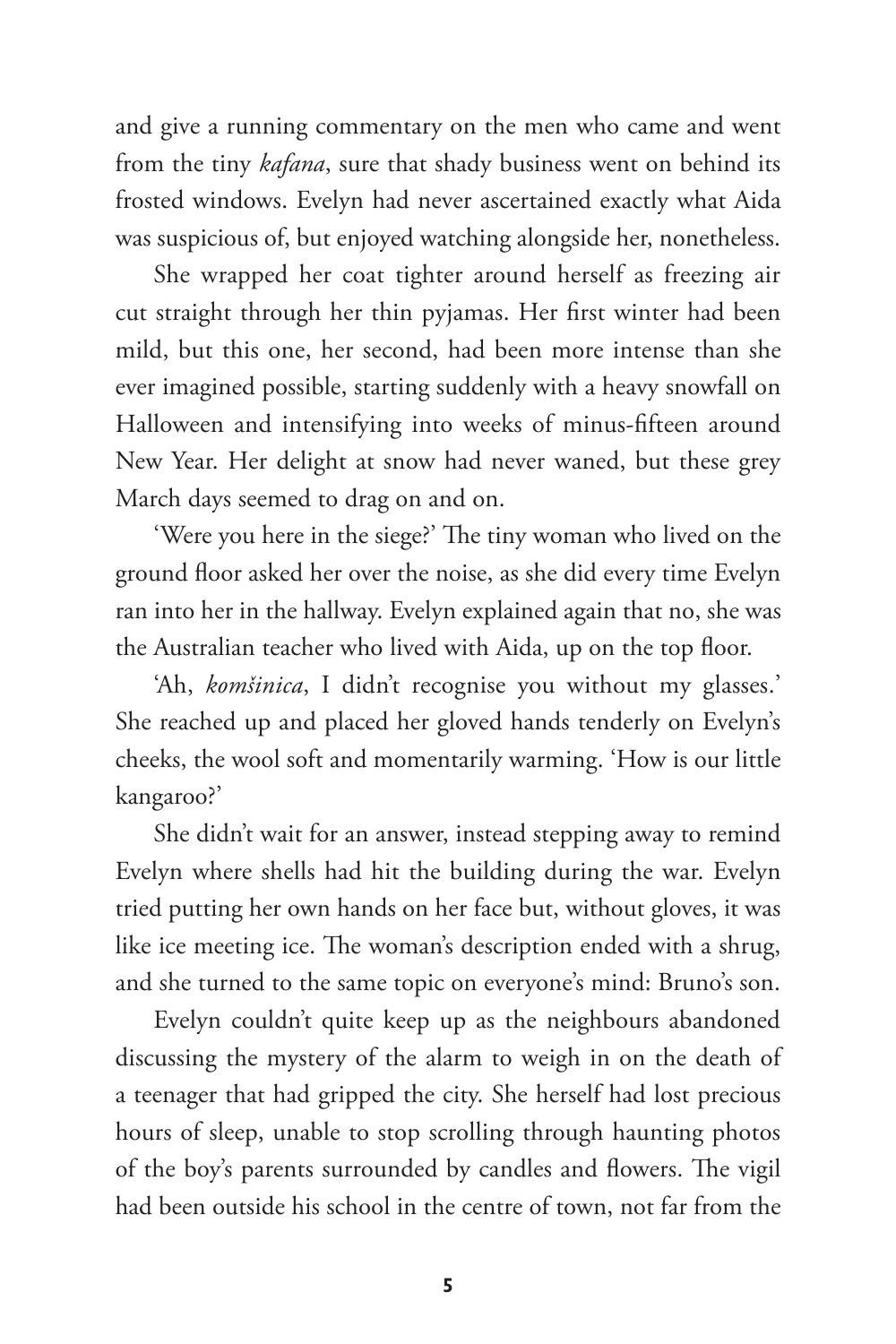laneway where he'd been stabbed. He was fifteen, the same age as the kids she'd been teaching – kids full of ambition, possibility and life force. The vacant expressions on the faces of his parents spoke of a numbness Evelyn hoped she'd never fully understand.

'After everything Bruno did for us…' The guy who lived directly below them threw his hands in the air, listing off the achievements of the boy's father's legendary football career.

The neighbour who'd banged on her door repeated the same thing Aida had been saying since the suspected killer's identity, apparently a privileged eighteen-year-old, had come to light: 'Bunch of rich arseholes.'

He didn't exactly equal Aida's vivid description of the suspect's family as a deep-sea octopus with tentacles stuck to every office of power, but then Aida had a talent with words not many could match.

None of the neighbours could understand why it had happened, but they all suggested their theories now, ranging from a love rivalry, to envy, to bullying. As the alarm got even louder, the ideas grew wilder, one neighbour suggesting a drug deal gone wrong, and another raising the possibility of an international conspiracy, prompting mass ridicule that went well beyond Evelyn's language comprehension.

'What the fuck is going on?' A leather-jacketed man yelled out from the doorway of Koko's, making Evelyn jump. She tried to hide it, no one else had budged.

'We don't know, buddy!' Her neighbour tentatively shouted back as the shrills of the alarm grew louder still, now at the volume where any form of conversation was impossible. Evelyn forced herself not to stare at the men from the cafe, as Aida had drummed into her not to do since the day she moved in. She pressed her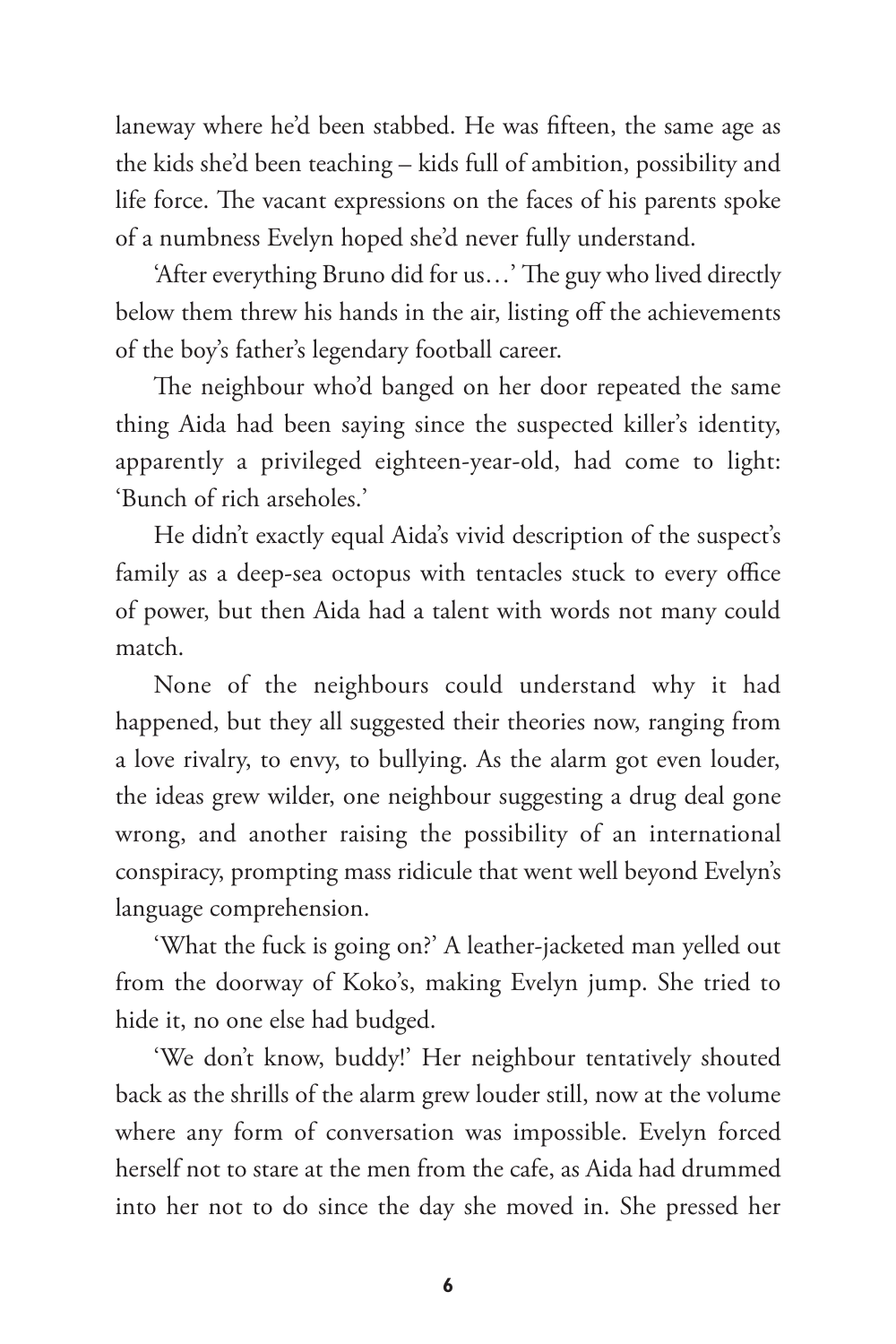fingers into her ears, but it made little difference as the alarm seemed to reverberate within her, the way the bass line did in the grimy nightclub her friends liked. The difference was there was no hidden pleasure in this sound, especially not now that she could feel it churning up all the cheap *rakija* she'd drunk the night before, in that very nightclub.

She retreated into the entryway of the *kladionica*, crouching down like many of the others were, but the sound only intensified in the echo of the small space.

Right when she thought she would scream from the pressure, the alarm stopped. Evelyn and the neighbours awkwardly stood up from their agonised poses, like actors at the end of a tragic play.

She felt her coat pocket vibrate. Without looking, she knew who it had to be.

'What's happening?' asked the voice at the other end of the line.

'Did we wake you?' she asked back, trying to remember when they last spoke and whether she was still annoyed at him. 'Or were you already up?'

There was silence. Nedim didn't like to joke about his insomnia, as if naming it brought it out into the world from the darkness to where he'd tried to banish it.

Evelyn turned to face his building, waving at the silhouette looking down on the street. The deep sigh she could hear signalled he'd decided to let it go, confirmed by the slow wave he gave her back.

'Why don't you come here?' he asked, 'I'll make us some coffee. I want to talk to you about something.'

Evelyn had long tired of how everything was always on his terms, no matter how spontaneous it sounded. She knew what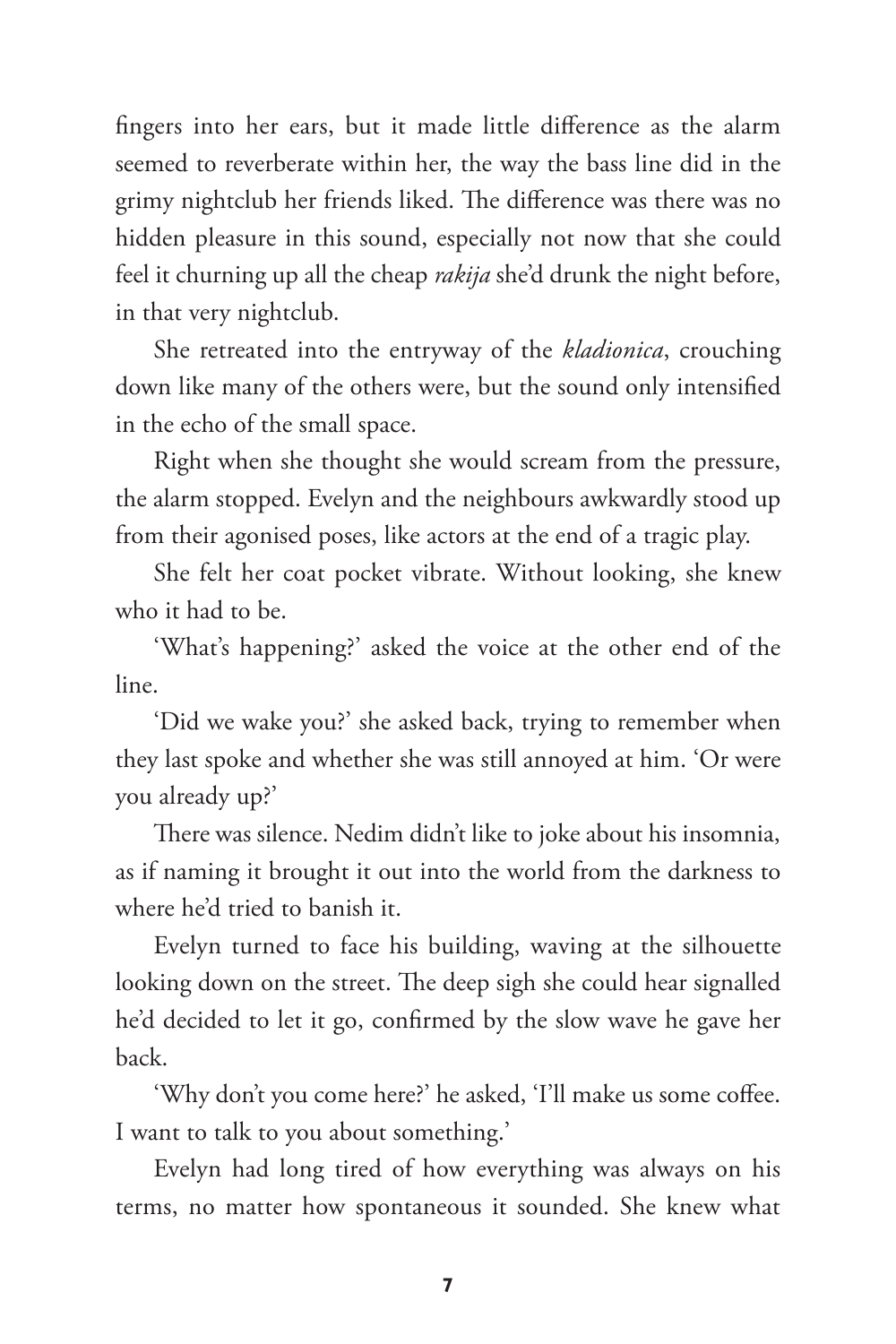he wanted to talk about, the exact same thing she didn't want to talk about – her life choices. They'd been broken up for months now, but remained on speaking terms, something Aida found 'preposterous'.

'Come to mine?' she replied. 'I need to turn the heating on.'

'Where's Aida?'

'I think she's working.'

He hated coming over, Evelyn thought, but mostly he just hated being out of control.

'Alright, I'm coming,' he said. 'But I'm bringing my own coffee.'

Evelyn hung up and stretched her leg against one of the yellow bollards that separated the footpath from the street, trying to warm up her body. Her neighbour from the ground floor pointed up at the sky and whispered to Evelyn that she should make sure she dressed warmly, because more snow was on its way. Evelyn saw nothing but a flat deep grey that felt more ominous than snow-like.

'I will, I promise,' Evelyn said, taking the small woman by the arm as they followed the others back inside, the first call to prayer echoing against the apartment buildings from the mosque down the street. As much as she didn't want to discuss her choices with Nedim, she couldn't really hide from having to think about them much longer. In three days, her students would take the scholarship exams she'd been preparing them for, which meant that in four days, Evelyn would have to formally submit her decision on whether she would stay for another year.

First, coffee. Then she would make herself think about it.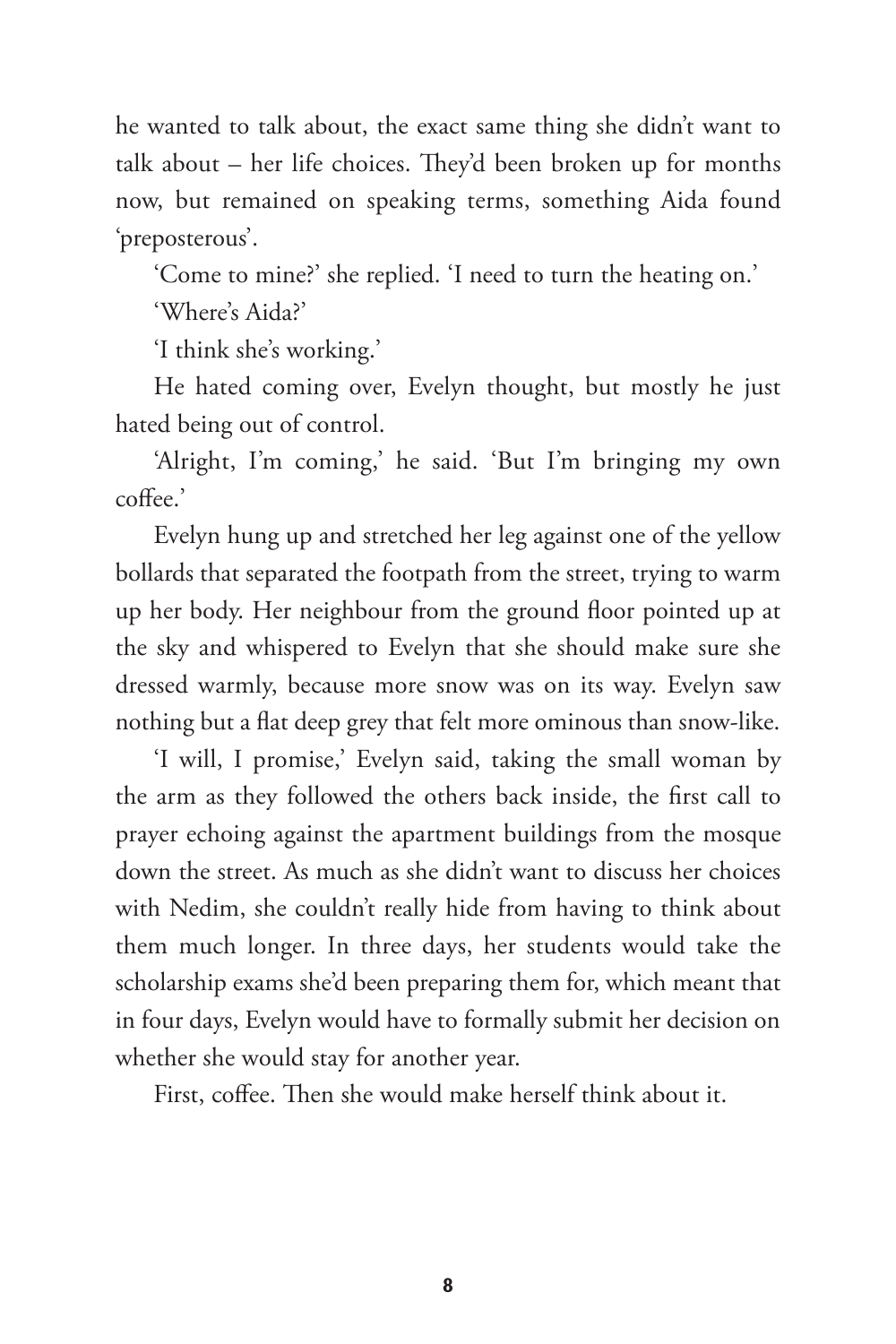#### 4.48h | 4:48am

'I don't understand how you can even be considering staying here any longer.'

Nedim walked in without a greeting, straight into it as always, not showing any sign of being puffed after the four flights of stairs. He had a way of being in constant motion, she thought, even if his body was completely still, his eyes would be darting around. Plonking his bag of ground coffee on the counter, he took his shoes off and launched straight into all the reasons why the country was broken.

When she and Nedim had first gotten together, she'd thought living so close was an incredible coincidence – a sign of affirmation, as if fated.

'Take a breath, Nedim.'

He paused, sucked in a shallow amount of air, and looked like he was about to continue on his rant.

'Have you tried melatonin – the sleep tablet I was telling you about? Did you sleep at all?' she asked, trying to deflect from the subject at hand. She had been avoiding thinking or talking about this decision since her twenty-seventh birthday a few months earlier, when other people had started asking her what she actually wanted to do with herself. It seemed that the general consensus was that it was fine to spend two years in Sarajevo, as it would be at the end of the school year, but extend beyond that and it could no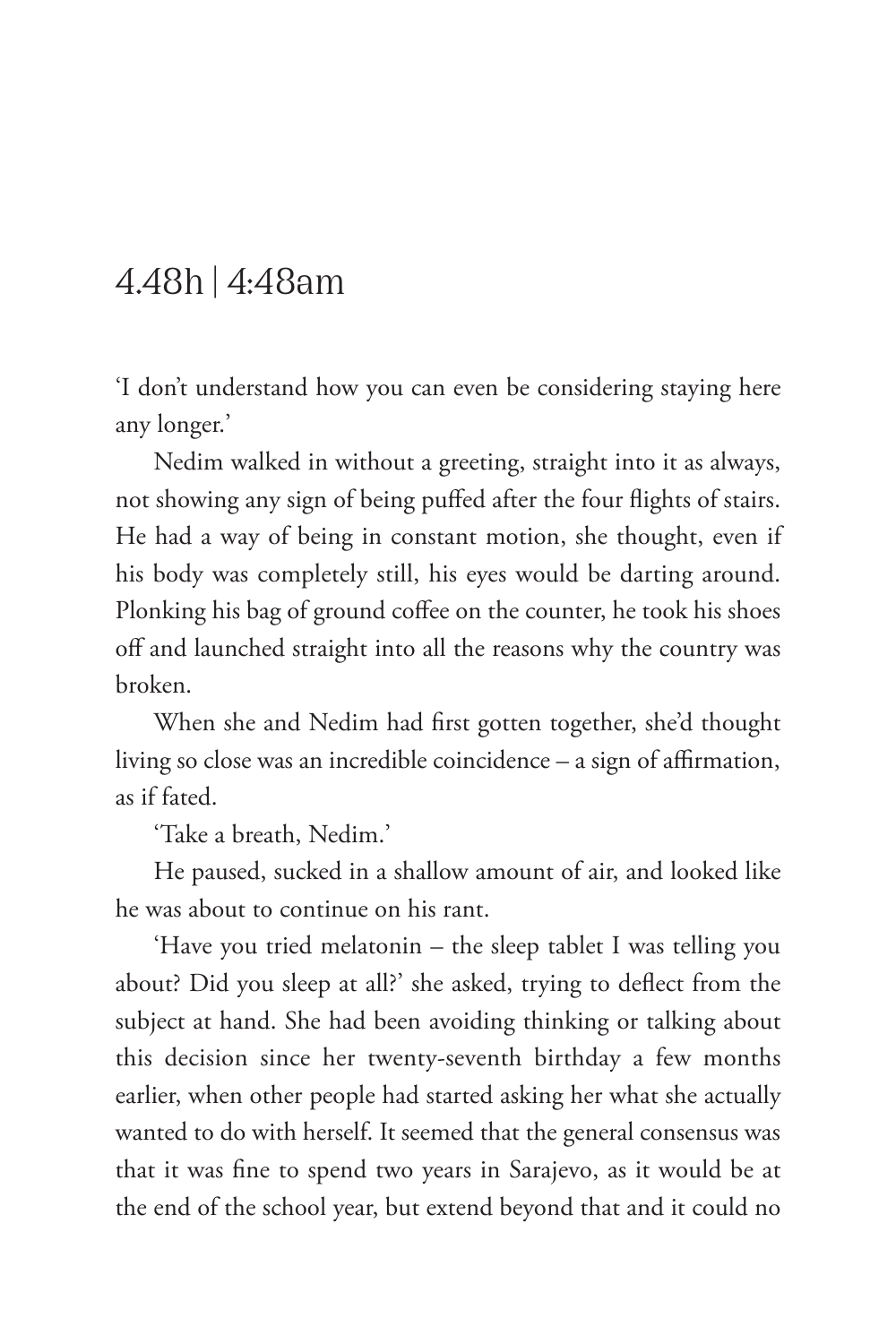longer be considered an experience – it became a path. She longed for clarity, but she hadn't found Nedim to be an impartial person to talk to about it.

'How's your family? Any news from back home?' he asked.

'Everyone's fine.'

He stood beside her as she tried the kitchen tap without luck. Too early for water or their timed heating system – this was a time of day she was not used to.

'So, when are you leaving?' he asked. 'End of summer, as you intended?'

'You're obsessed with this.' Ever since she had told him she might extend her teaching contract, Nedim wouldn't let it go.

'Evelyn, it's less than twenty years since the war ended. This country barely has running water, teenagers are being killed in the street. You're working at the world's crappiest English college, thanks to the American government. It's no place to be by choice.'

He had a point – the government project she taught for was strange, to say the least. But her first group of four teenage students had all been awarded full scholarships to go on a summer study program in the US with other kids from around the world, after a gruelling set of examinations she'd prepared them for.

A senior project officer at the US embassy had phoned her with the students' exam results out of the blue, while she was carrying several bags of heavy groceries home. He'd said that such a rate of success was unheard of – usually they'd hope for one scholarship per class. She was so stunned by the news, that when he went on to say the ambassador would have an official reception for them on their return at the end of the summer, she could only nod, unable to make a sound. As a tomato broke free of one of the shopping bags and rolled down the steep street away from her, she thought it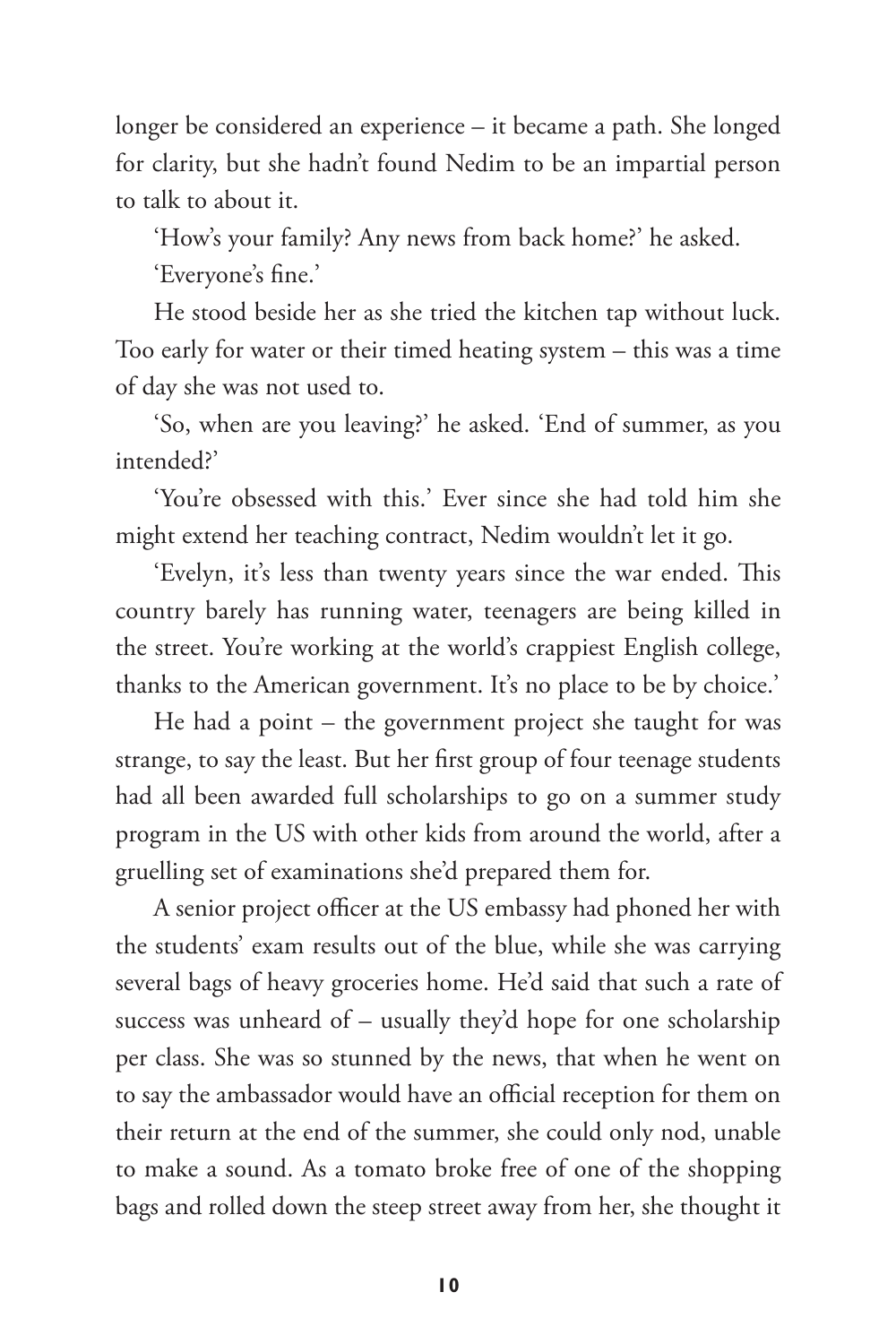best not to point out these were the first English classes she'd ever taught.

The study program had concluded with meetings with prestigious colleges. All four students had received preliminary offers for when they finished high school – a flurry of emails had arrived in her inbox through the night, filled with exclamation marks and selfies in front of landmarks. The current group she was teaching, her second, were just as bright.

'You could leave?' Evelyn said to Nedim as she took out a bottle of water from the stash under the sink. As she lifted it out, she knocked over a container of bleach that Aida mustn't have closed properly and it immediately spilled across the tiled floor below her. Her eyes watered as the stench filled her nostrils.

'That's not the point. We aren't talking about me.'

'Maybe we should?' Evelyn said. Nedim hadn't even noticed the spill, or that she was crying as she tried to clean up the mess, placing tea towels all over the kitchen floor. They might not have been real tears, but his absolute focus on the topic at hand meant he had apparently forgotten the actual world in front of him, as he always did.

'Should what?'

'Talk about you. It's always the same conversation about me and my choices.' Evelyn stood up to face him, leaving the floor covered in the towels. Her head throbbed, and the stinging smell of the bleach layered itself onto the dull ache she had already been feeling growing behind her forehead. Why couldn't she have just said no to another drink in the heat of the moment? Moderation, sleep, exercise – she knew these were her magic trifecta and yet, right when she needed them most, here she was, hungover and exhausted.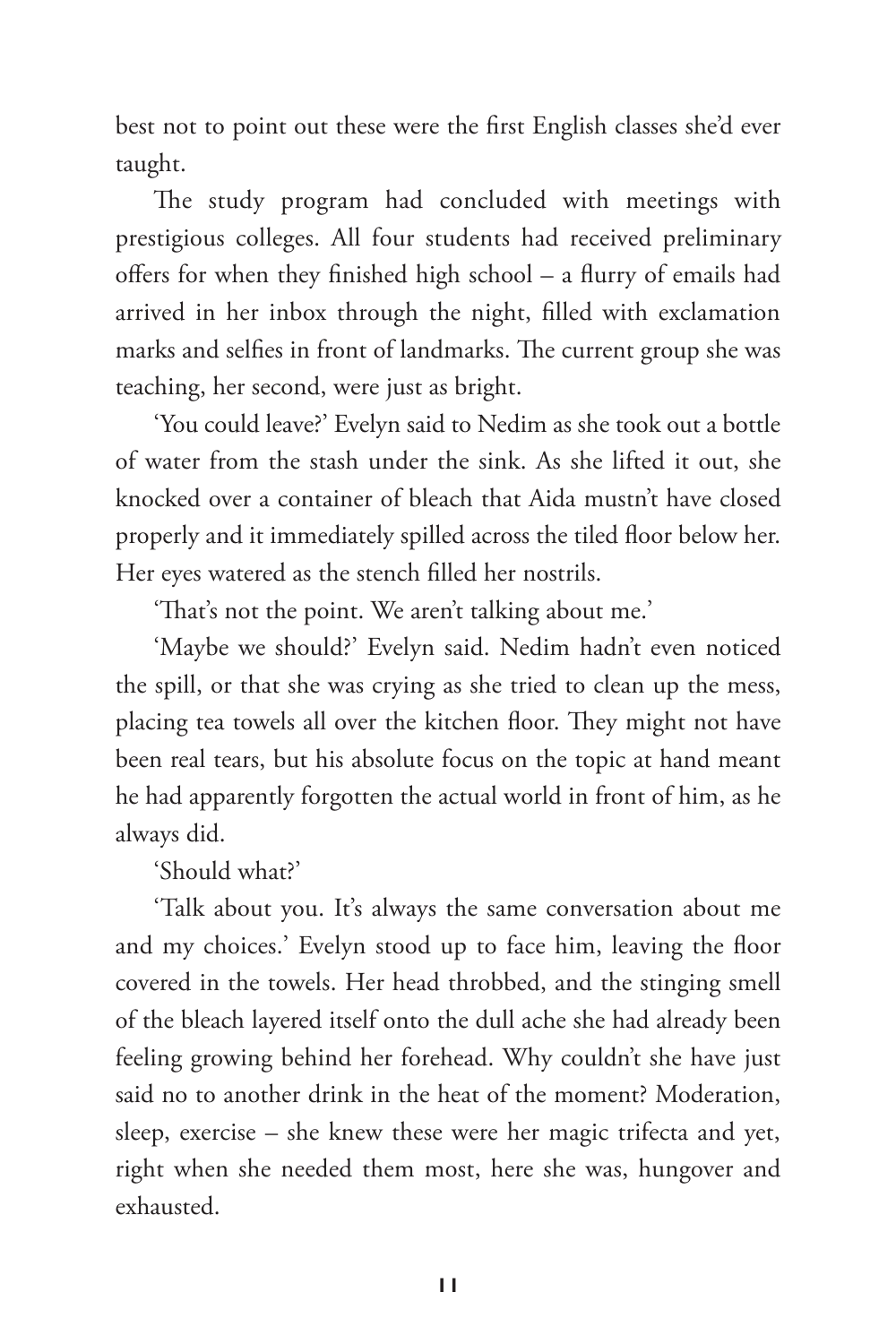'Your lack of choices,' said Nedim. 'You spend too long deciding on anything and then take the path of least resistance, always.'

'Could we talk about you, for once?' she said.

'Come on, the country is on the verge of collapse. Let's drink our coffee in peace?'

She didn't mention that it was he who'd brought it up. A conversation like this would be called an argument in her family. With him, it was a discussion.

'Nedim, this is not how friends talk to each other. This isn't a courtroom.' She picked up the hand-ground coffee he'd brought over, the only kind he'd drink. The bag had the stamp of a tiny store in the old town, down a cobblestoned street in Baščaršija.

'Maybe that's the problem. No one ever confronts your thinking.'

'What were you saying about peace?' she asked him. 'The sun hasn't even risen, and beneath all this hot air, you can actually be great company.'

He groaned and dramatically leant down on the kitchen counter, dropping his head as he admitted defeat.

'I'm sorry,' he said. 'You're right, I'm an arsehole.'

Evelyn couldn't tell if he was being sarcastic or was as sick of this habitual conversation as she was. She did know without a doubt, however, that her compliment had softened him.

He was continually frustrated by her slow reasoning and could never follow her logic, but he had no comprehension of how far she'd come. When Evelyn had stepped from the thirty-seater plane and onto the tarmac at Sarajevo International, she'd been struck by the mountain air, clear even through the fumes of burning jet fuel. As she'd stood waiting for the blank-faced officer to stamp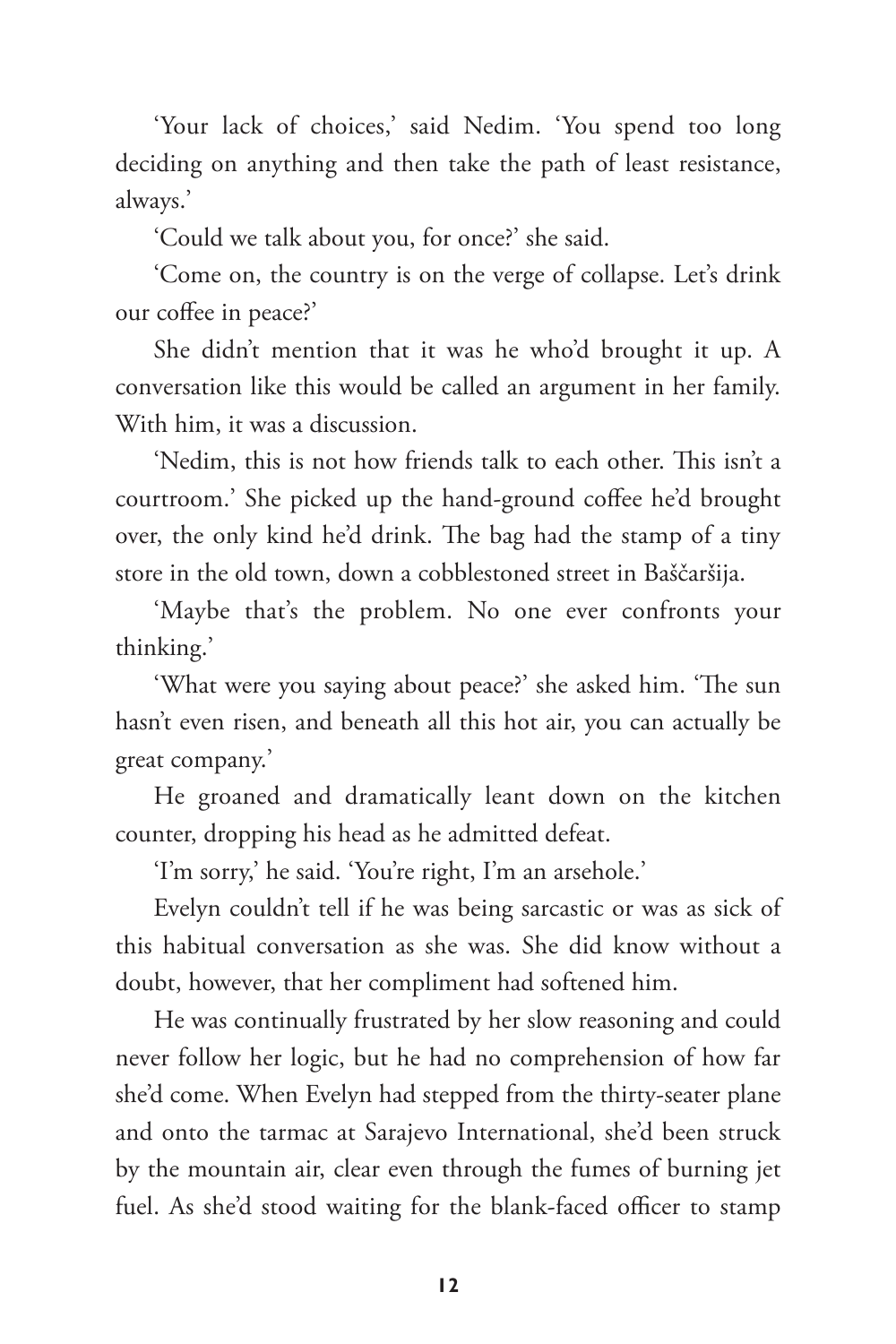her passport, she felt her back straighten ever so slightly. With each additional minute in this new city, the deep dread Evelyn had thought was her only way of being had diminished and finally vanished altogether. It was as if up there at that altitude, her old thoughts couldn't reach her. She told no one this, afraid that she would end up back as she was. And especially not Nedim or Aida, who she knew would never let her hear the end of what sounded like magic – both of them deeply committed to the rational truth of what they saw before them.

She filled Aida's tiny pot with the bottled water, watching Nedim perk up as he found the latest packet of seeds her mother had sent her, another yellow envelope to add to the collection, all of them saved from her parents' garden back in Sydney. He traced her mother's cursive writing with his finger, *Coriander*, and stuck it on the fridge between scattered instant photos, remnants of a party he hadn't been invited to.

'Who's this?' he pointed at a guy Aida had her arm around.

'A friend of Aida's.'

'Is she dating anyone?'

'Not that I know of.'

'And how's the world's greatest journalism start-up going?' he asked.

Aida was normally fairly obsessed with privacy, but she was fixated on it when it came to Nedim. From the first time Evelyn had mentioned him to her, she'd made the same expression – a strange grimace. They'd gone to school together, in the same class the whole way through. That look, not positive or negative, but loaded with a meaning Evelyn thought she was meant to understand and never quite did.

'Seems to be going well, they're all here every day,' Evelyn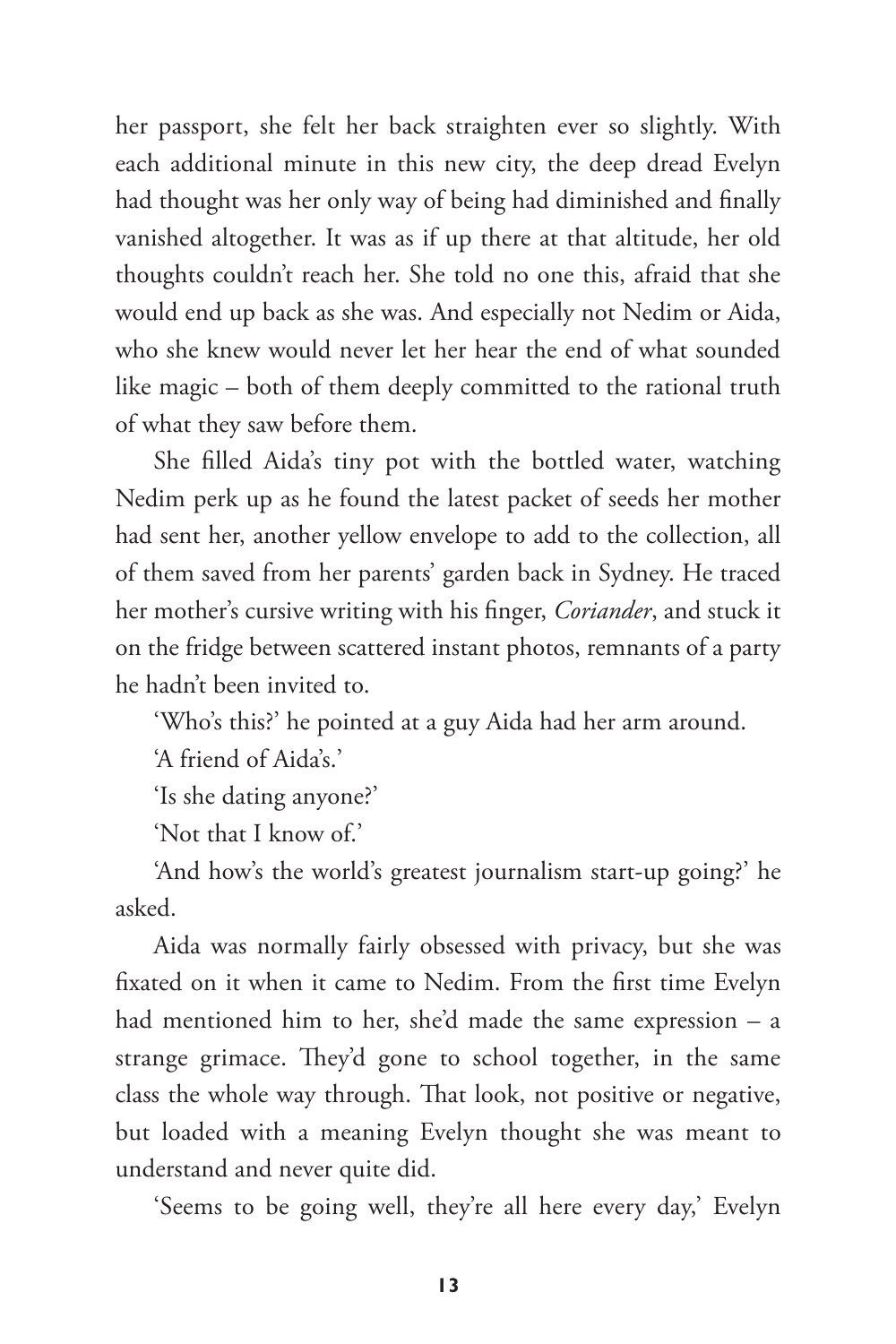replied, looking around the apartment that was looking like more of an office by the day, whiteboards now on the large wall where artworks had once hung.

'Are you dating anyone?' he asked with that studied casualness she'd always found irritating.

'Not really,' she said, an easy non-answer for him, who never approved of anyone or anything. And he was certainly not the right audience to hear her latest romantic disaster, a brief thing she never should have started.

'I heard otherwise,' he said with a smirk.

'Hey, what do you know about the guy who killed Bruno's son?' she asked, uninterested in hearing what she already knew.

'Don't change the subject. I heard something intriguing from a cab driver.'

'Nedim, I don't care about that, but I do care about what's happening to this country.'

She turned away from him to see that the water sat cold and still, she'd turned on the wrong stovetop.

'You don't want to know about the *strankinja* the cab driver dropped off at your building, and the man she was with?'

On the outside, Evelyn attempted to appear dismissive, but she rapidly flicked through all the taxi rides she'd taken lately as she tried the water tap again. Gossip so often missed the point in Sarajevo, a web of intrigue so dense that the actual scandal could happen in its shadows, while those prying eyes looked elsewhere. Nedim liked to proclaim he hated all this *trač*, but Evelyn saw how much he lit up whenever something juicy was spoken about. She'd never mentioned the times he didn't answer his phone despite his light being on, nor the stories she'd heard about him – both when they were together and in the strange friendship they had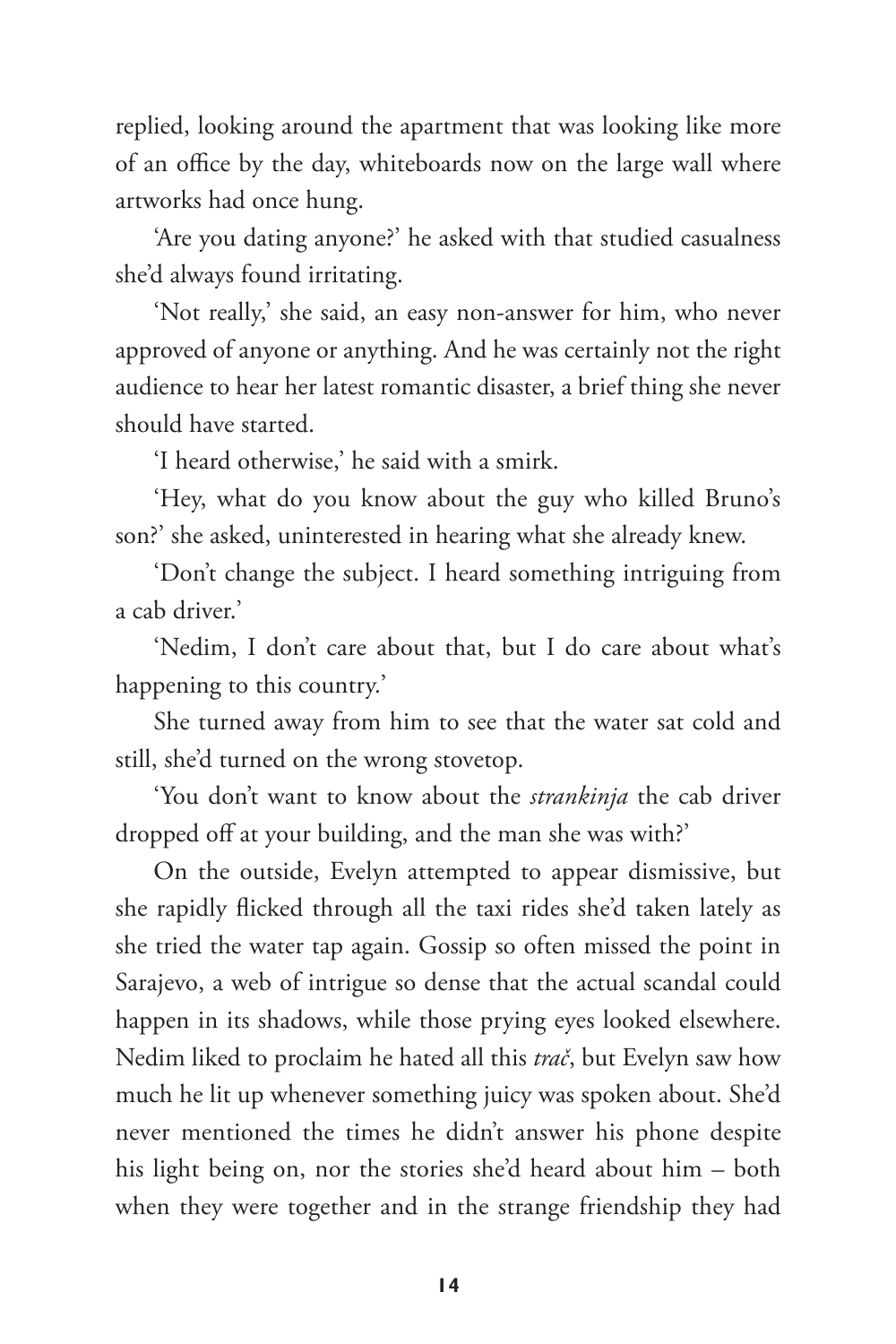developed in the few months since they'd broken up.

A clink in the corner of the room, a key turning. Nedim looked at Evelyn as if he were caught in a trap.

'Deal with it,' she said.

Aida's attempt to quietly open the door was futile. No matter how much she tried, she was an extremely noisy person, the same energy that could fill a room with enthusiasm somehow couldn't be contained, unlike Evelyn, who could hold a world inside herself. She crept in, and then paused mid-step when she saw them in the kitchen.

'Oh!' she said, dropping her bags on the ground and taking her boots and coat off in a sort of massive collapse. 'Did you have a late night out?'

'An early start,' Nedim murmured.

'Cool,' she said, with that same frozen smile she always had around Nedim, not too different from the one she'd use on television when she was on a panel with one of the politicians she despised.

'Do you want a coffee?' Evelyn asked.

'You were at the vigil?' Nedim asked, before Aida could answer.

'Yes, and yes. Did you see the coverage?' Aida directed the question at Nedim.

He nodded. She didn't say anything else.

'They arrested the guy?' Evelyn attempted to continue the conversation, knowing that the one and only thing unifying Nedim and Aida was their passionate commitment to politics, and being across every minuscule detail of breaking news.

They both rolled their eyes at her.

'No, that's why they're all there. He was released. Apparently he has an alibi, but no one believes it's real,' Aida sighed dramatically.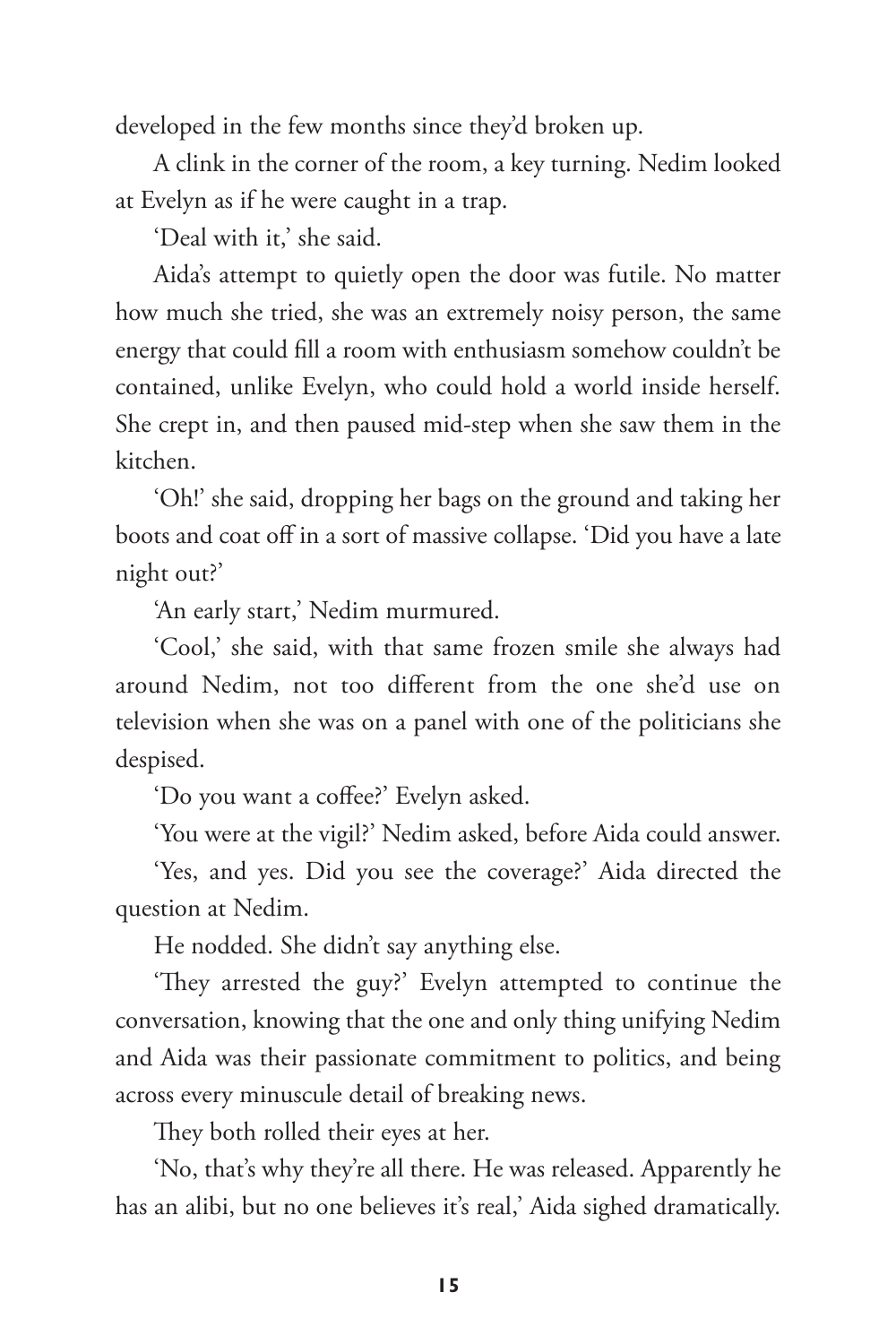'Ev, you need to stop getting your news from your students' social media posts.'

'How big was the crowd when you left?' Nedim asked her.

'Maybe a hundred? People came and went during the night, lighting candles, shaking his hand.'

Aida placed her laptop on the counter, looking ready to start work. Nedim returned to the fridge, picking up the seeds as if seeing them for the first time.

'Bruno's hand? I read about him last night,' Evelyn said, still trying to push the conversation forward. She'd found it hard to believe they'd known each other so long. 'No one mentioned how handsome he was.'

They rolled their eyes again, two sides of the same coin, reinforcing Evelyn's private theory that they might actually get along if only they tried a bit harder.

'Are you serious, Evelyn? You can't talk like that about Bruno – the biggest legend of our childhood,' Nedim said.

Aida nodded. 'We knew his name before we knew our own.'

'And the mother? My student was saying something about her?' Evelyn asked, not looking at Nedim and trying again to keep the conversation moving.

'She's much younger, his first wife died in the war.'

'That's right,' Nedim said. 'I forgot about that.'

'In any case, they had one kid and some fucker killed him.' Aida said.

'That'll be your headline?' Evelyn asked.

'Some. Fucker. Killed. Him.' Aida replied, laying out the words on her imaginary headline. 'Perfect.'

Evelyn poured the boiling water over the coffee, then heated it a bit more, the way her student's mother had taught her.